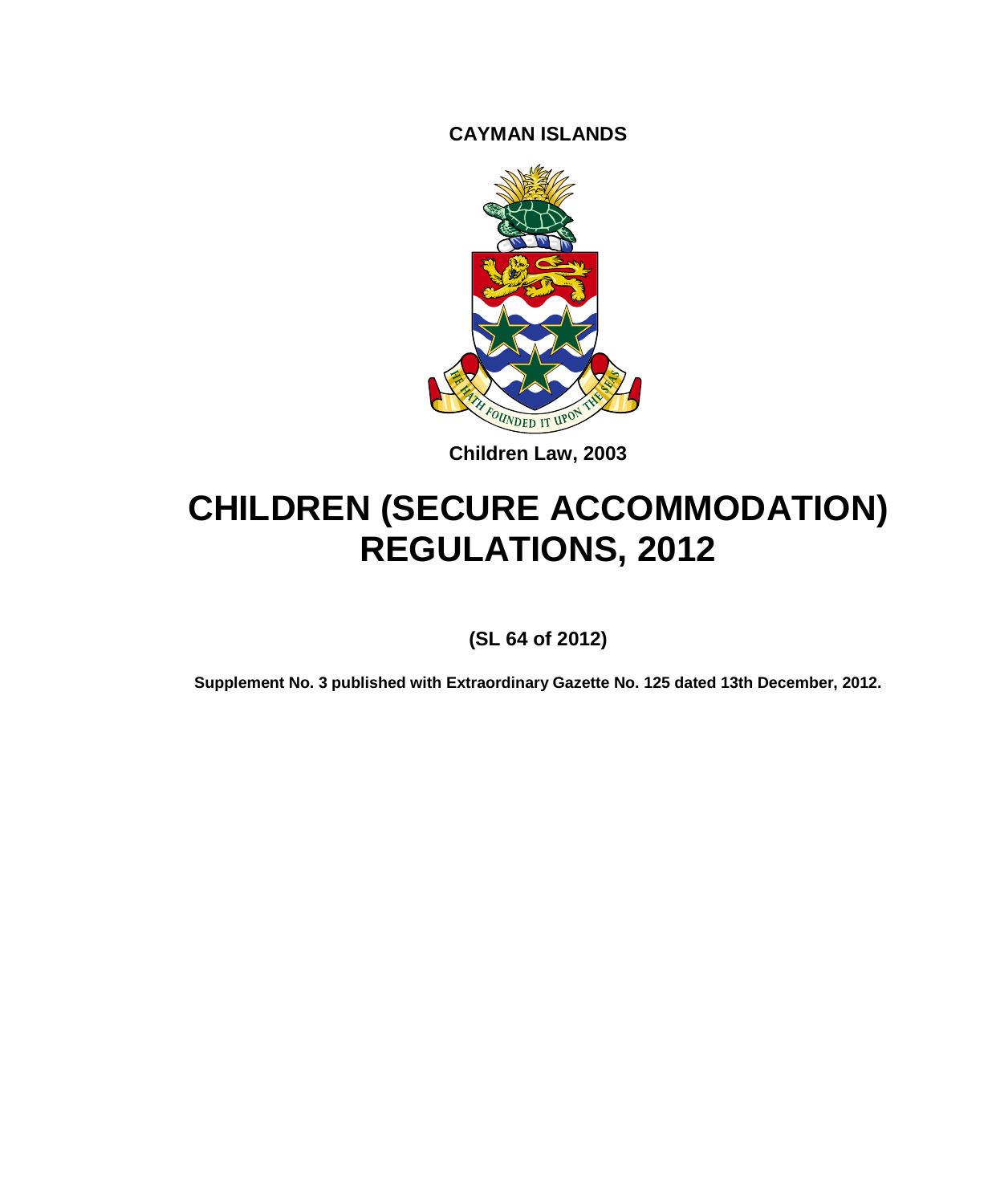# **PUBLISHING DETAILS**

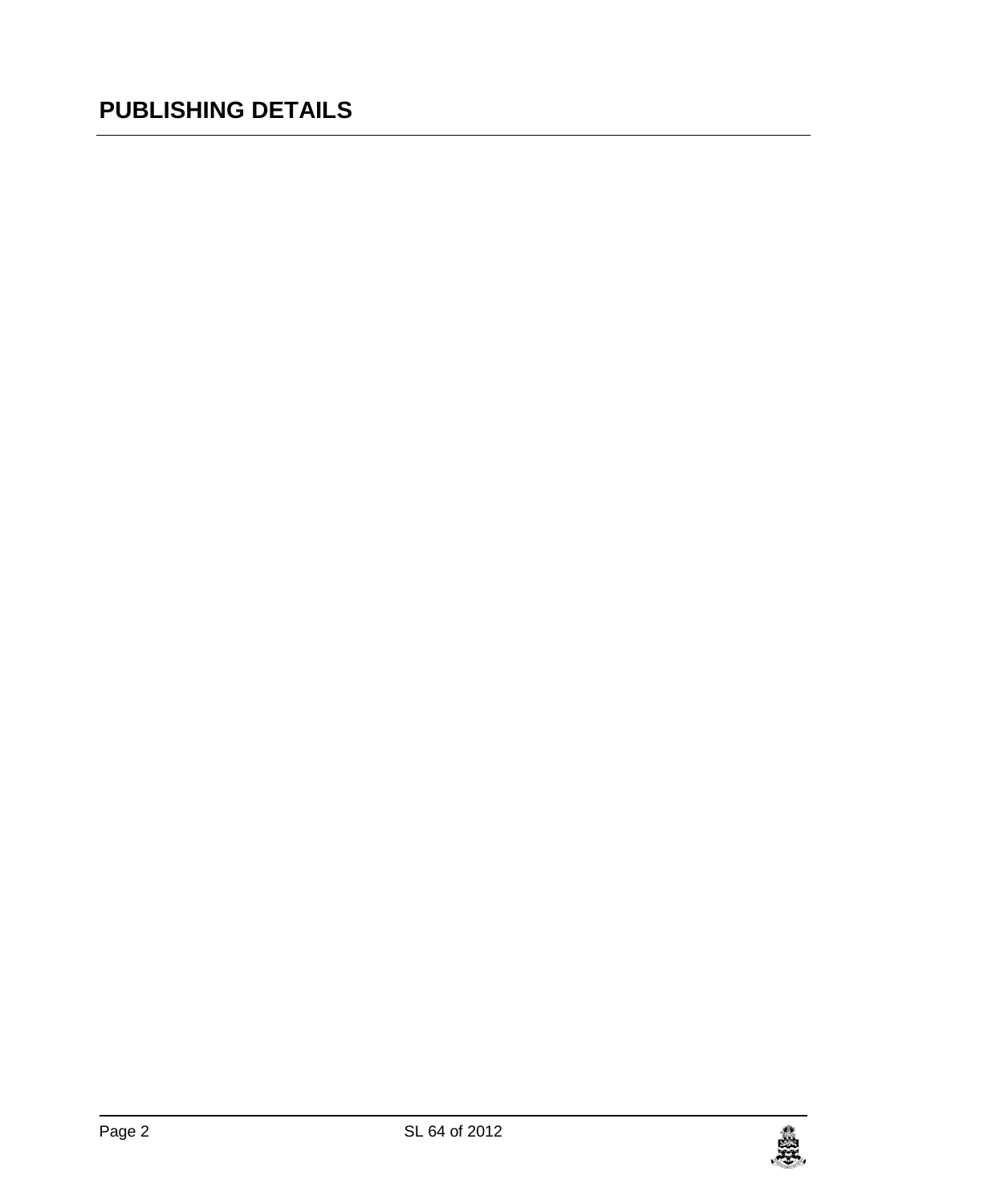### **CAYMAN ISLANDS**



**Children Law, 2003**

# **CHILDREN (SECURE ACCOMMODATION) REGULATIONS, 2012**

**(SL 64 of 2012)**

# **Arrangement of Regulations**

| Regulation     |                                                                                        | Page |  |
|----------------|----------------------------------------------------------------------------------------|------|--|
| $\mathbf{1}$ . |                                                                                        |      |  |
| 2.             |                                                                                        |      |  |
| 3.             | Approval by Governor in Cabinet of secure accommodation in a community home            |      |  |
| 4.             | Placement of a child aged under 13 in secure accommodation in a community home6        |      |  |
| 5.             |                                                                                        |      |  |
| 6.             | Detained and remanded children to whom section 27 of the Law shall not have effect6    |      |  |
| 7.             |                                                                                        |      |  |
| 8.             |                                                                                        |      |  |
| 9.             |                                                                                        |      |  |
| 10.            |                                                                                        |      |  |
| 11.            |                                                                                        |      |  |
| 12.            |                                                                                        |      |  |
| 13.            |                                                                                        |      |  |
| 14.            | Duty to inform parents and others in relation to children in secure accommodation in a |      |  |
|                |                                                                                        |      |  |
| 15.            | Appointment of persons to review placement in secure accommodation in a community      |      |  |
|                |                                                                                        |      |  |
| 16.            |                                                                                        |      |  |
| 17.            | Records to be kept in respect of a child in secure accommodation in a community home 9 |      |  |
| 18.            | Voluntary home and registered children's home not to be used for restricting liberty10 |      |  |

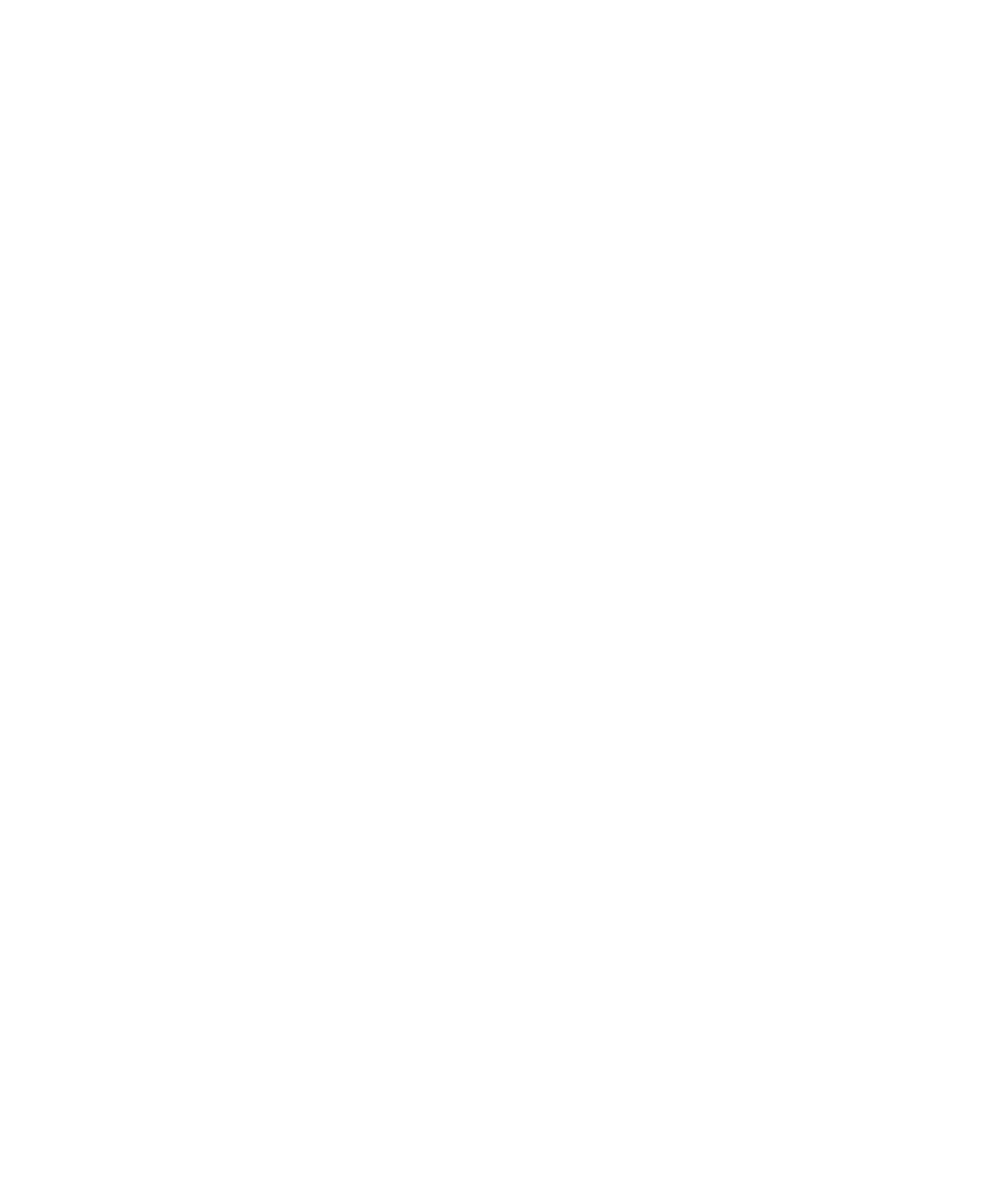### **CAYMAN ISLANDS**



# <span id="page-4-1"></span>**CHILDREN (SECURE ACCOMMODATION) REGULATIONS, 2012**

# **(SL 64 of 2012)**

The Governor in Cabinet, in exercise of the powers conferred by section 27(10) of, and paragraph 4(1) and 4(2) of Schedule 4 to the Children Law, 2003, hereby makes the following Regulations —

#### <span id="page-4-0"></span>**1. Citation**

**1**. These Regulations may be cited as the Children (Secure Accommodation) Regulations, 2012.

### **2. Definitions**

**2**. In these Regulations —

"**independent visitor**" means a person appointed under paragraph 14 of Schedule 2 to the Law;

"**Law**" means the *Children Law, 2003*; and

"**secure accommodation,**" means accommodation, which is provided for the purpose of restricting the liberty of children to whom section 27 of the Law applies.

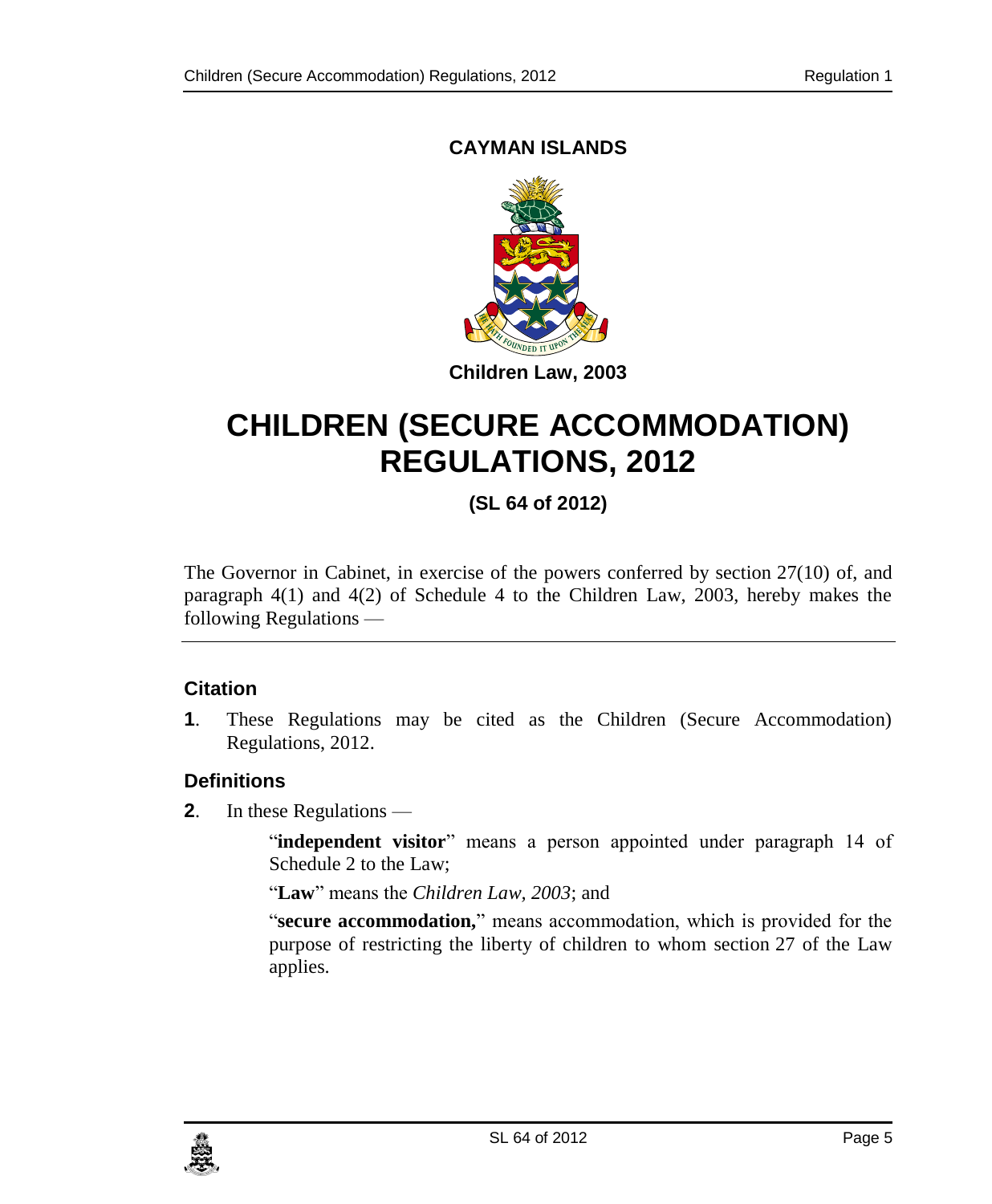#### <span id="page-5-0"></span>**3. Approval by Governor in Cabinet of secure accommodation in a community home**

**3**. Accommodation in a community home shall not be used as secure accommodation unless it has been approved by the Governor in Cabinet for such use and approval shall be subject to such terms and conditions as he sees fit.

#### **4. Placement of a child aged under 13 in secure accommodation in a community home**

**4**. A child under the age of thirteen years shall not be placed in secure accommodation in a community home without the prior approval of the Governor in Cabinet.

#### <span id="page-5-1"></span>**5. Children to whom section 27 of the Law shall not apply**

- **5**. Section 27 of the Law shall not apply to a child
	- (a) who is detained under any provision of the *Mental Health Law* (*1997 Revision*) or in respect of whom an order made has been made under section 20 of the *Youth Justice Law* (*2005 Revision*);
	- (b) to whom section 22(4) of the Law applies and who is being accommodated under that section; or
	- (c) in respect of whom an order has been made under section 45 of the Law and who is kept away from home pursuant to that order.

#### <span id="page-5-2"></span>**6. Detained and remanded children to whom section 27 of the Law shall not have effect**

- **6**. Section 27 of the Law shall not have effect in relation to children who are being looked after by the Department and are of the following descriptions —
	- (a) the child has a history of absconding, is likely to abscond from any other description of accommodation, and if he absconds, he is likely to suffer significant harm;
	- (b) if the child is kept in any other description of accommodation, he is likely to injure himself or other persons;
	- (c) the child is charged with, or convicted of an offence of violence;
	- (d) the child has been remanded or detained and committed to the care of the Department under sections 14 and 15 of the *Youth Justice Law* (*2005 Revision*); or
	- (e) the child is the subject of a rehabilitation order imposing a detention residences requirement under section 27 of the *Youth Justice Law* (*2005 Revision*).

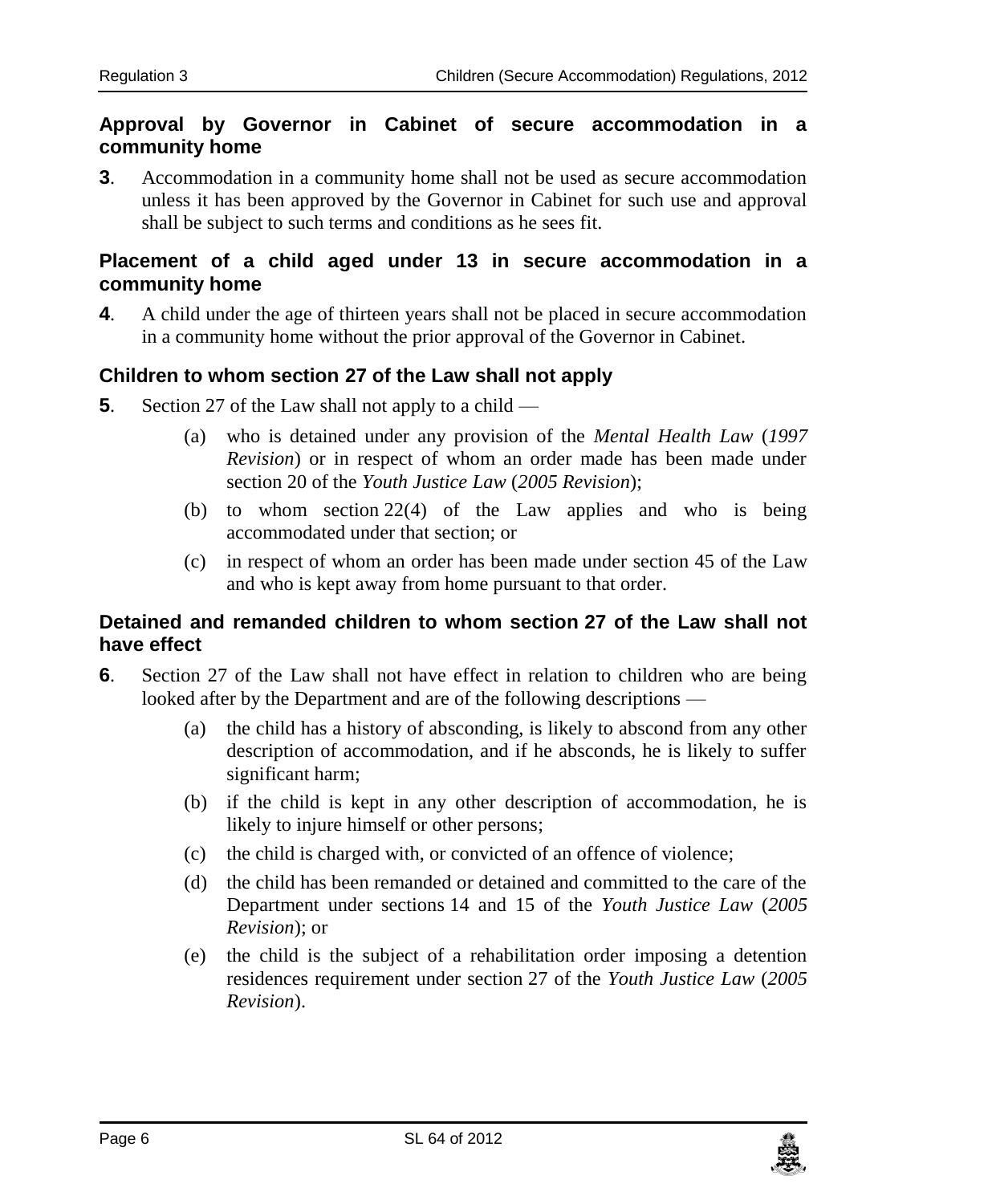#### <span id="page-6-0"></span>**7. Other children to whom section 27 of the Law shall apply**

**7**. Subject to regulation 5, section 27 of the Law shall apply, in addition to children looked after by the Department, to children, other than those looked after by the Department, who are accommodated in a residential care home, mental health facility, hospital or other treatment facility.

#### **8. Applications to court**

**8**. Applications to a court under section 27 of the Law in respect of a child shall be made only by the Department.

#### **9. Duty to give information of placement in community homes**

**9**. The Department shall notify the owner of a community home of an intention to place a child in the community home for purposes of section 27 of the Law.

#### **10. Maximum period in secure accommodation without court authority**

- **10**. (1) Subject to paragraphs (2) and (3), the maximum period beyond which a child to whom section 27 of the Law applies may not be kept in secure accommodation without the authority of a court is seventy-two hours, whether consecutively or seventy-two hours in aggregate in any period of twenty-eight consecutive days.
	- (2) Where authority of a court to keep a child in secure accommodation has been given, any period during which the child has been kept in such accommodation before the giving of that authority shall be disregarded for the purpose of calculating the maximum period in relation to any subsequent occasion on which the child is placed in such accommodation after the period authorised by court has expired.
	- (3) Where a child is in secure accommodation at any time between twelve midday on the day before and twelve midday on the day after a public holiday or a Sunday, and —
		- (a) during that period, the maximum period specified in paragraph (1) expires; and
		- (b) the child had, in the twenty-seven days before the day on which he was placed in secure accommodation, been placed and kept in such accommodation for an aggregate of more than forty-eight hours,

the maximum period does not expire until twelve midday on the first day, which is not itself a public holiday or a Sunday, after the public holiday or Sunday.

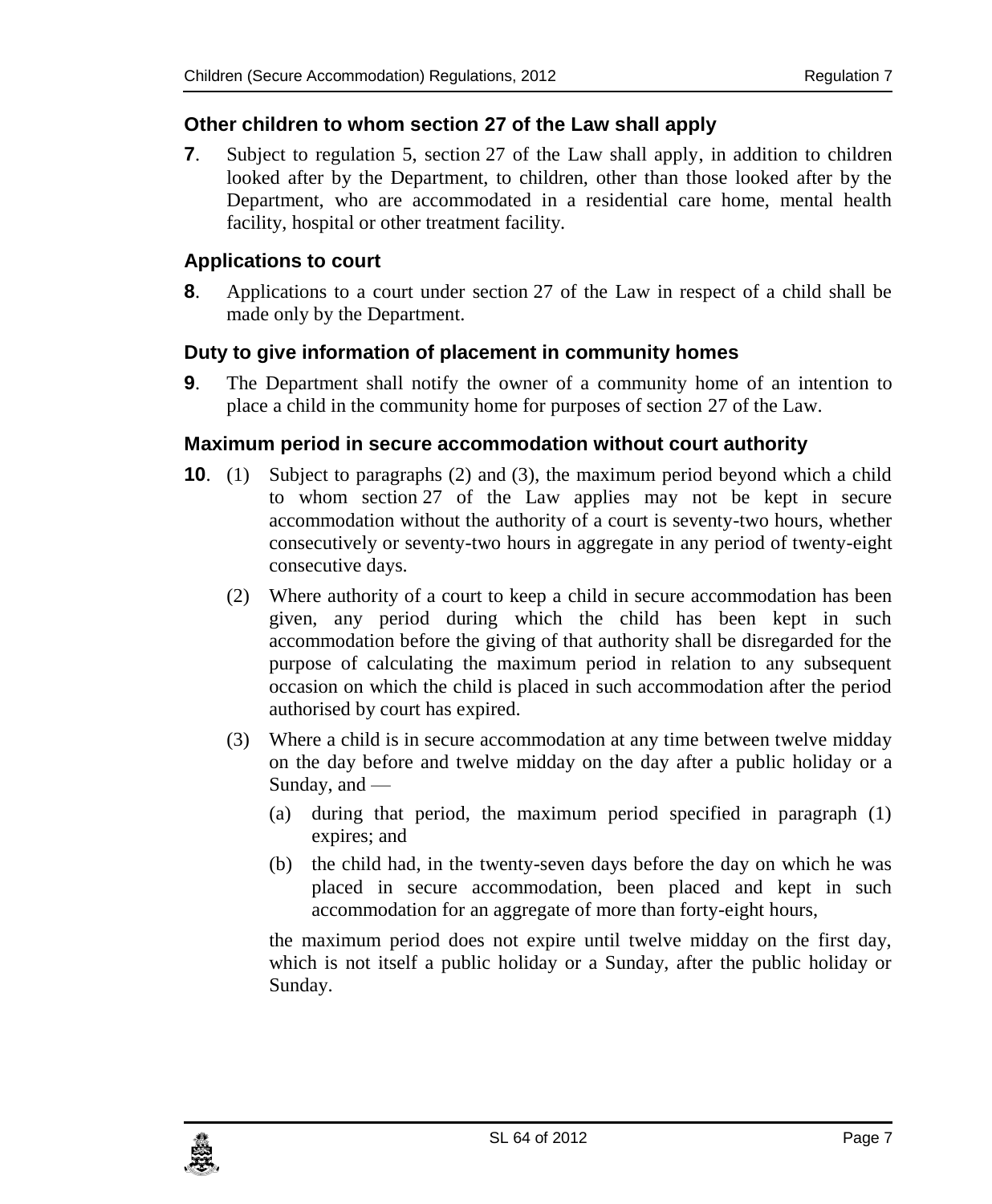#### <span id="page-7-0"></span>**11. Maximum initial period of authorisation by a court**

**11**. Subject to regulations 12 and 13, the maximum period for which a court may authorise a child to whom section 27 of the Law applies to be kept in secure accommodation is three months.

#### **12. Further periods of authorisation by a court**

**12**. Subject to regulation 13, a court may authorise a child to whom section 27 of the Law applies to be kept in secure accommodation for a further period not exceeding six months at any one time.

#### **13. Maximum periods of authorisation by court for remanded children**

- **13**. (1) The maximum period for which a court may from time to time authorise a child who has been remanded under section 14 and 15 of the *Youth Justice Law* (*2005 Revision*) to be kept in secure accommodation, whether the period is an initial period or a further period, is the period of the remand.
	- (2) Any period of authorisation in respect of such a child shall not exceed twentyeight days on any one occasion without further court authorisation.
	- (3) If the court considers it to be in the best interest of the child, it may require that child to be brought before the court at specified intervals during the period of secure accommodation.

#### **14. Duty to inform parents and others in relation to children in secure accommodation in a community home**

- **14**. Where a child to whom section 27 of the Law applies is kept in secure accommodation in a community home and it is intended that an application will be made to a court to keep the child in that accommodation, the Department shall, if practicable, inform the following persons of that intention as soon as possible —
	- (a) his parents;
	- (b) any person who has parental responsibility for him;
	- (c) the child's independent visitor, if one has been appointed; and
	- (d) any other person whom the Department considers should be informed.

#### **15. Appointment of persons to review placement in secure accommodation in a community home**

- **15**. (1) The Governor in Cabinet may appoint at least three persons for such period as he considers necessary to review the manner in which a child in secure accommodation is kept for the purpose of ensuring his welfare.
	- (2) The appointed persons shall conduct the first review within one month of the placement of the child and such other reviews at intervals not exceeding three months.

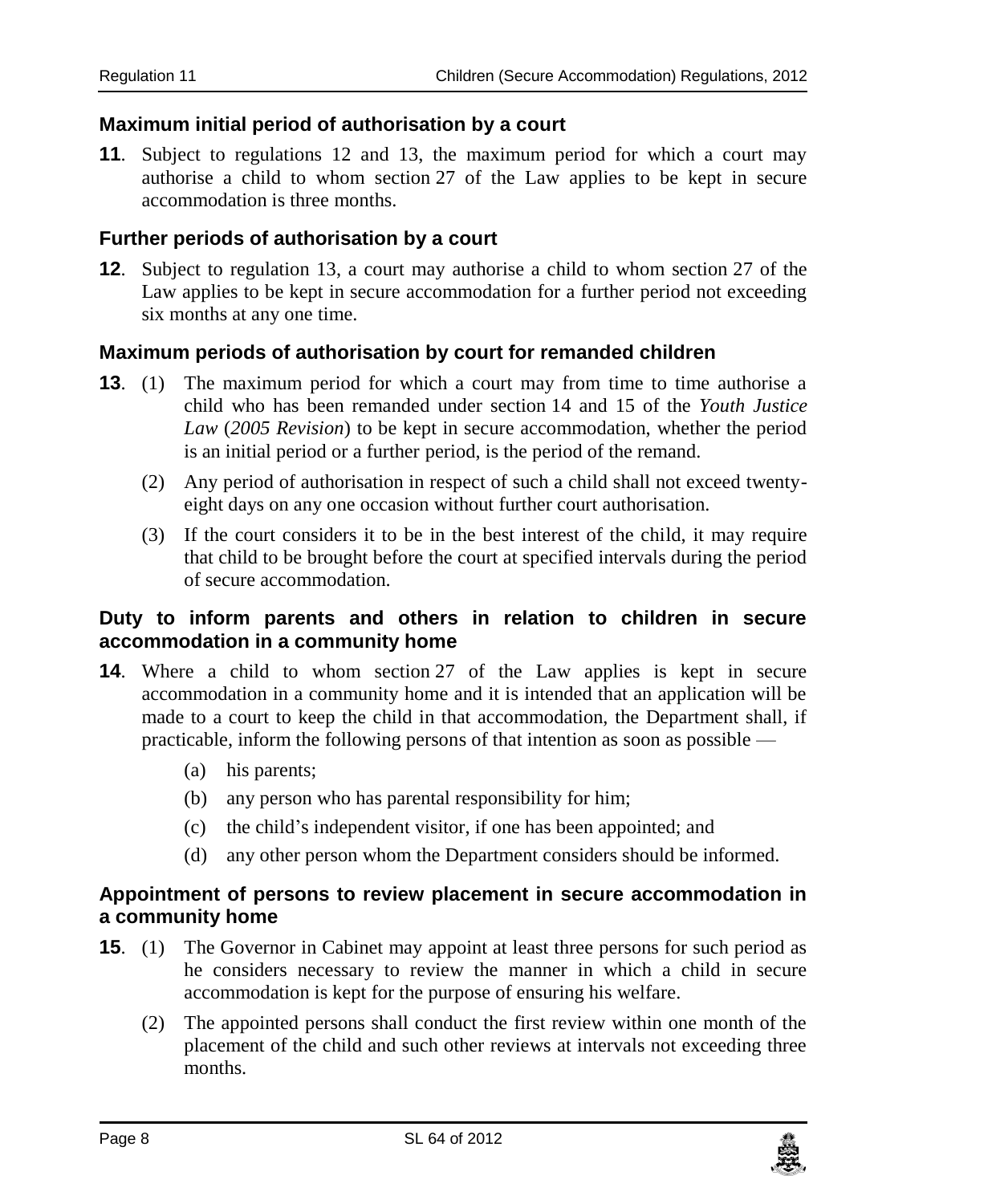#### <span id="page-8-0"></span>**16. Review of placement in secure accommodation in a community home**

- **16.** (1) The persons appointed under regulation 15 to review the keeping of a child in secure accommodation shall satisfy themselves as to whether or not —
	- (a) the criteria for keeping the child in secure accommodation continues to apply;
	- (b) the placement in such accommodation in a community home continues to be necessary; and
	- (c) any other description of accommodation would be appropriate for him,

and in doing so shall have regard to the welfare of the child whose case is being reviewed.

- (2) In undertaking the review referred to in regulation 15, the person appointed shall, if practicable, ascertain and take into account the wishes and feelings of —
	- (a) the child;
	- (b) any parent of the child;
	- (c) any person who has parental responsibility for him;
	- (d) any other person who has had the care of the child whose views the persons appointed consider should be taken into account; and
	- (e) the child's independent visitor, if one has been appointed.
- (3) The Department shall, if practicable, inform all those whose views are required to be taken into account under paragraph (2) of the outcome of the review and the reasons for such outcome.
- (4) The Department may, if it considers it necessary for the welfare of the child, provide the court with a report on the outcome of a review conducted under paragraph (2) and the court may on receiving that report take such action as it considers to be in the best of interest of the child.

#### **17. Records to be kept in respect of a child in secure accommodation in a community home**

- **17**. Whenever a child is placed in secure accommodation in a community home, the Department shall ensure that a record is kept of —
	- (a) the name, date of birth and sex of that child;
	- (b) the care order or other statutory provision by virtue of which the child is in the community home;
	- (c) the date and time of his placement in secure accommodation, the reason for his placement, the name of the officer authorising the placement and where the child was living before the placement;
	- (d) the names of all persons informed of the placement;

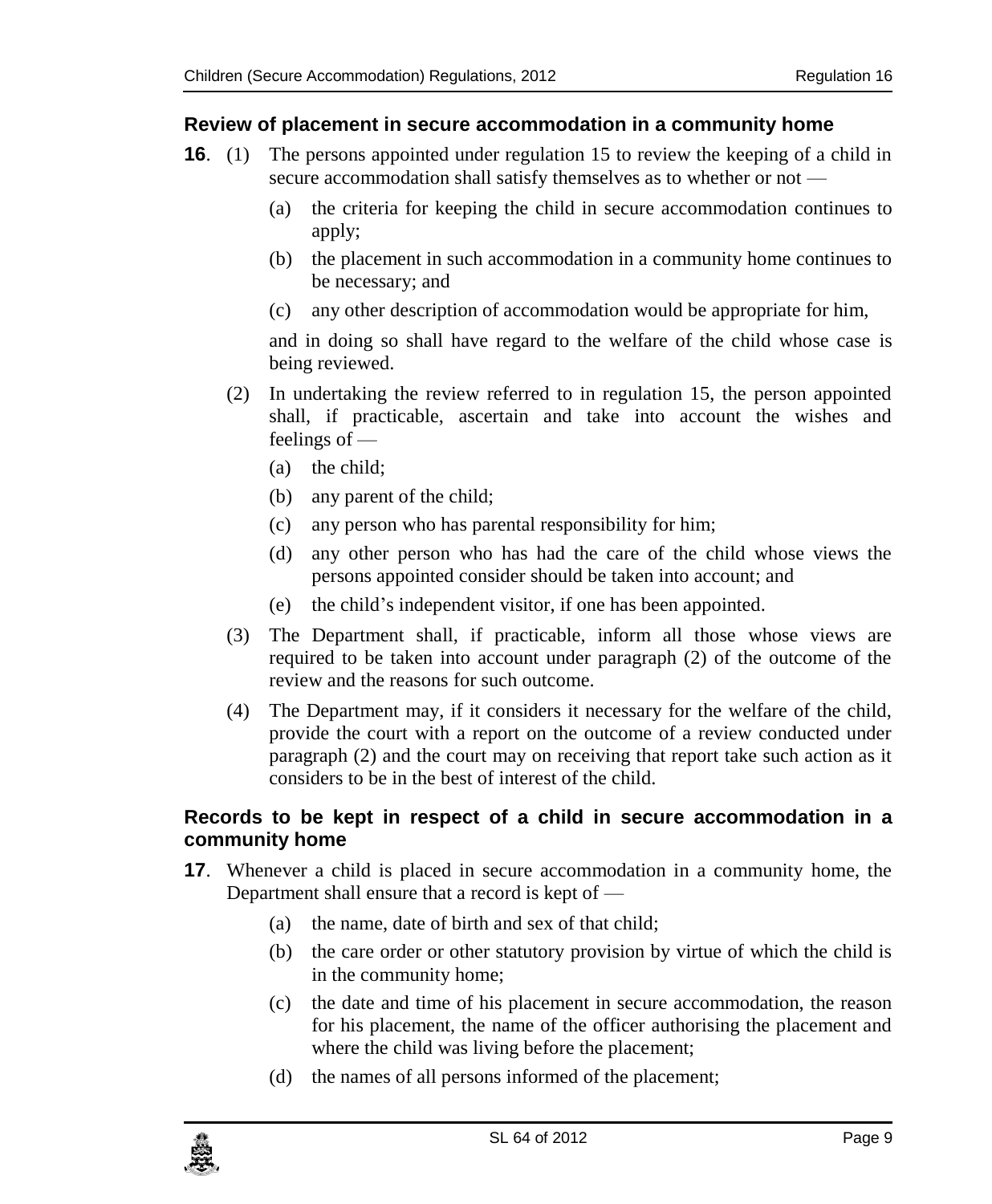- <span id="page-9-0"></span>(e) court orders made in respect of the child by virtue of section 27 of the Law;
- (f) reviews undertaken in respect of the child by virtue of regulation 15;
- (g) the date and time of any occasion on which the child is locked in any room in the secure accommodation other than his bedroom during usual bedtime hours, the name of the person authorising this action, the reason for it and the date on which and time at which the child ceased to be locked in that room; and
- (h) the date and time of his discharge from the secure accommodation,

and the Governor in Cabinet may require copies of these records to be sent to him at any time.

#### **18. Voluntary home and registered children's home not to be used for restricting liberty**

- **18**. (1) A person shall not use a voluntary home or registered children's home to restrict the liberty of a child.
	- (2) A person commits an offence if, knowingly and without lawful authority or reasonable excuse, he restricts the liberty of a child in contravention of paragraph (1).
	- (3) A person who commits an offence under this regulation is liable on summary conviction to a fine of five thousand dollars or to imprisonment for a term of twelve months, or to both.